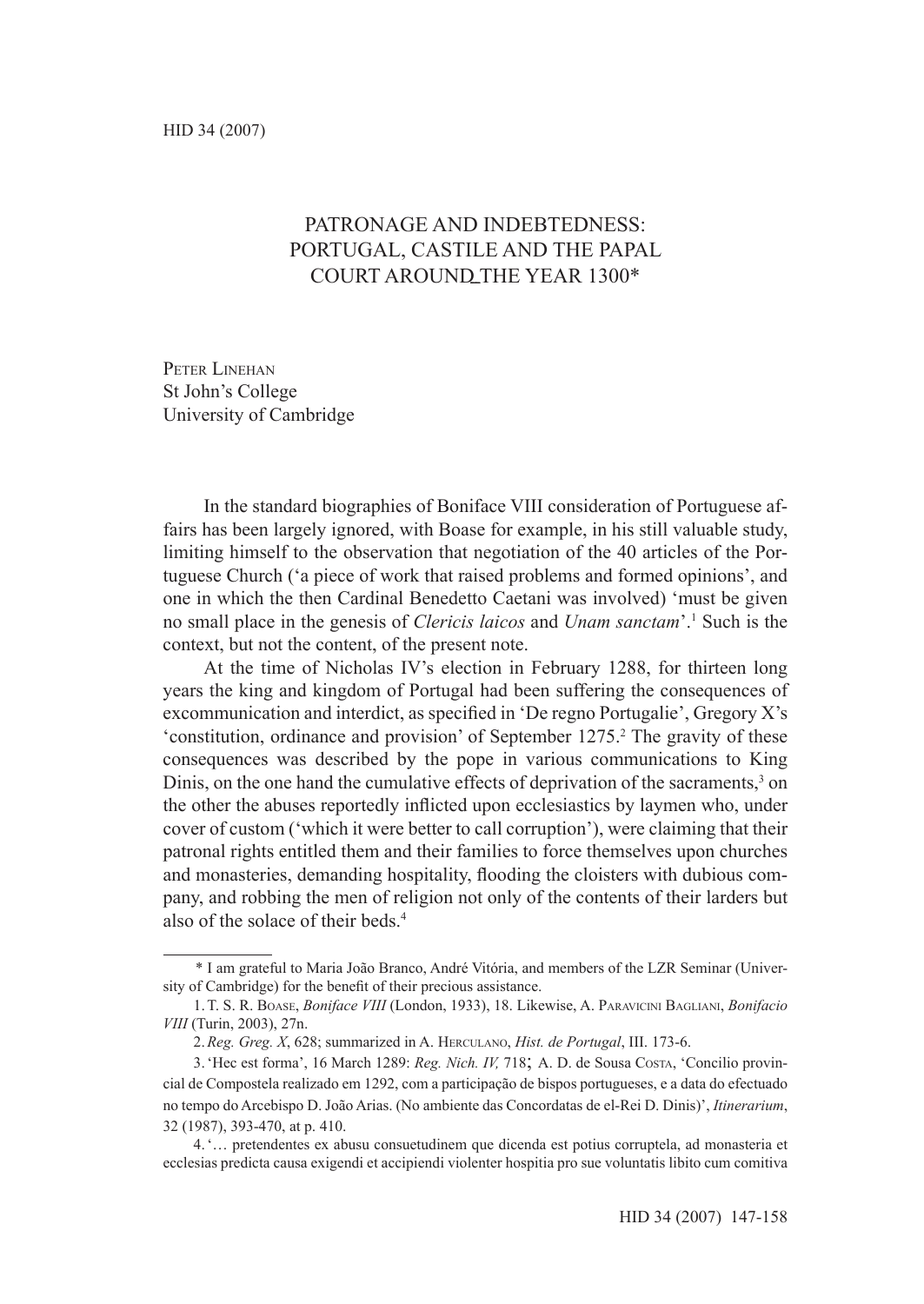Since the death of the Portuguese pope, John XXI, in May 1277 and in February 1279 that of Afonso III, reconciled to Rome just as the grim reaper reached out for him, the sometime archbishop of Braga, Cardinal Ordoño Álvarez (albeit not himself Portuguese, as traditionally claimed) had been on hand to oversee Portuguese interests. And both before and after the cardinal's death in the last months of 1285 there had been abortive attempts at negotiation:<sup>5</sup> the beginnings of approximation towards a settlement of papal-Portuguese differences, the Portuguese consequences of which were to prove more far-reaching even than Boase suggested, preceded 1288.<sup>6</sup> Nevertheless, it was not until the June of that year that D. Dinis gave the process firm direction by appointing two of the most notable of his upand-coming clerics, Martinho Pires cantor of Évora and João Martins de Soalhães, canon of Coimbra, to act as his proctors at the papal court.<sup>7</sup>

Although a case might be made for revisiting the ensuing diplomatic exchanges and the complexities of the Eleven and then the Forty Articles,<sup>8</sup> that is not my purpose here. Instead, I wish to focus on that pair of upwardly mobile clerics,<sup>9</sup> in 1288 both of them already royal clerks, and on one in particular of the influential friends they acquired at the papal curia.

If the indexes to the French School's calendars of the papal registers for the years since Nicholas III created him cardinal-deacon of S. Maria de Via Lata in 1278 are anything to go by,<sup>10</sup> Giacomo Colonna had hitherto had no particular connexion with Portuguese affairs. But by the end of 1289 João Martins was his

militum, armigerorum et peditum accedentes, victualia frequenter a personis monasteriorum et ecclesiarum predictarum sibi postulant exhiberi et frequenter celariorum panis, vini et annone aliorumque victualium claves per violentiam rapientes victualia ipsa non solum suis usibus necessaria capiunt sed ea dissipant enormiter et consumunt ac, mulieres inhonestas plerumque introducentes, dormitoria fratrum intrare ac lectos et pannos ipsorum fratrum violenter accipere non verentur tam per se ipsos quam suos famulos servientes dictorum fratrum quietem clamoribus et loquelis inhonestis ac tumultuosis incessibus perturbantes': 'Hii sunt articuli', 3 Sept. 1289: (A[rquivo] D[istrital,] B[raga], Cx. Bulas 1, no. 21=Archivio Segreto Vaticano, Reg. Vat. 44, c. 458, fo. 208v [*Reg. Nich. IV*, 1353]).

<sup>5.</sup> P. Linehan, *The Ladies of Zamora* (Manchester, 1996), 100; idem & Margarita Torres Sevilla, 'A misattributed tomb and its implications: Cardinal Ordoño Álvarez and his friends and relations', *Rivista di Storia della Chiesa in Italia*, 57 (2003), 53-63.

<sup>6.</sup>Nicholas IV,'Occurrit', epitomizing the history of relations between Portuguese crown and Portuguese episcopate since the pontificate of Clement IV and the course of negotiations leading to the 40 Articles, hereby confirmed subject to ratification by the political nation, and specifying the course of disciplinary action to be followed in the event of non-compliance by the king or his successors (7 March 1289): *Reg. Nich. IV,* 717; A. Mercati, *Raccolta di Concordati su materie ecclesiastiche tra la Santa Sede e le autorità civili,* I*. 1098-1914* (Vatican City 1954), 107-11.

<sup>7.</sup>Ibid., 105-6.

<sup>8.</sup>Costa, 'Concilio provincial de Compostela', 406-14; idem, 'D. Frei Tello, arcebispo-primaz, e as concordatas de D. Dinis', in *IX Centenário da dedicação da Sé de Braga. Congresso Internacional. Actas*, II/i (Braga 1990), 283-316, at 300-5; F. F. Lopes, 'A propósito do conflito entre a Igreja e Portugal no tempo de D. Dinis' [1964], in Lopes, *Colectânea de Estudos de História e Literatura*, III (Lisbon, 1997), 185-94.

<sup>9.</sup> For Martinho Pires, see H. V. Vilar, *As dimensões de um poder. A diocese de Évora na Idade Média*, Lisbon 1999, 74-9; for João Martins, J. A. Ferreira, *Fastos episcopães da Igreja primacial de Braga (sec. III-sec. XX)*, II (Famalicão, 1930), 113-25.

<sup>10.</sup>Which they may not be, those to the Registers of Martin IV being plainly defective.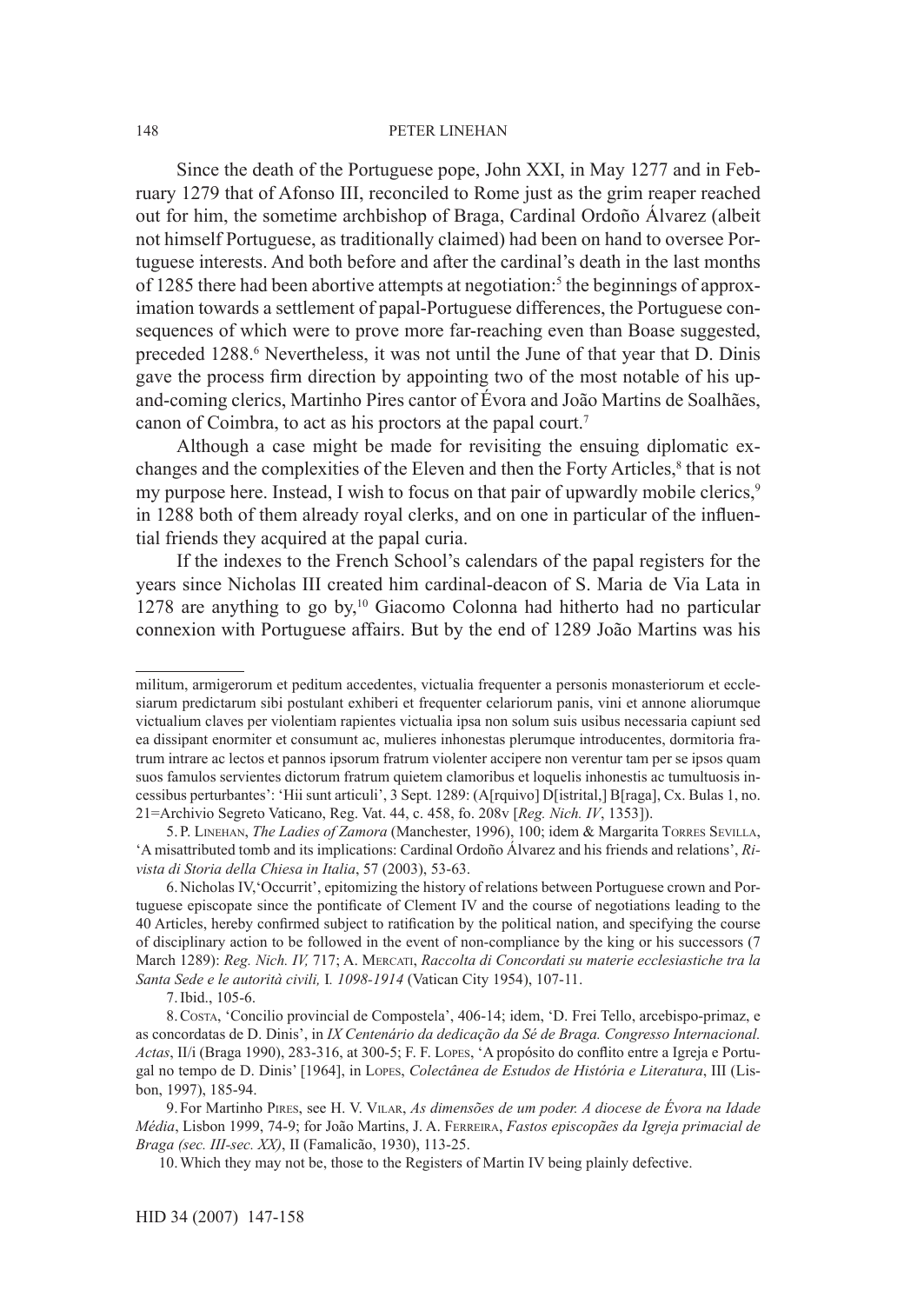chaplain, and it was on the cardinal's recommendation as well as out of consideration for the king that he was dispensed to enjoy a substantial portfolio of ecclesiastical benefices in plurality.<sup>11</sup> Earlier still, Cardinal Giacomo had been busying himself with Portuguese affairs, in the previous March enabling Vasco Peres, one of his Portuguese chaplains, to secure an indulgence for the bishop of Viseu,12 and, as is indicated by certain notarial annotations on the top-left corner of the recto of the instrument, making himself responsible for the acquisition of additional engrossments of the bull absolving D. Dinis.<sup>13</sup> It was through his agency that in March 1290 the pontiff instructed the new archbishop of Braga, D. Tello, to consecrate the Roman church of S. Lucia 'quatuor portarum'.<sup>14</sup> And in the following May he was again active, this time in connexion with the issue of the papal privilege authorising the division along national lines of the Order of Santiago.<sup>15</sup>

Nicholas IV's bull of foundation of the University of Lisbon (9 August 1290) affords a further example of the historical value of such diplomatic minutiae. The letter, 'De statu regni', has been frequently published.<sup>16</sup> But hitherto no attention has been paid to the information on the right of the fold where the scribe identified himself.17 The evidence there that Portugal's principal friend at the papal court at the time of the foundation of its first university was none other than the same Cardinal Giacomo Colonna may go some way to explain why, in the years immediately following, that institution's progress was so erratic. It was not only the hostility of the Lisbon locals specified by D. Dinis in February 1308 that caused the migration of the Portuguese *studium* to Coimbra.18 It was also the *studium*'s lack over the previous decade of an influential champion at the papal court.

For although Giacomo Colonna was one of the members of the college of cardinals to whom the election as archbishop of Braga of Martinho Pires, the cantor of Évora and the earlier of the king's proctors to gain promotion, was referred

<sup>11.</sup>The church of S. Miguel de Avoo, dioc. Coimbra (with care of souls), canonries and prebends in the churches of Lisbon, Coimbra and Lamego, 'et quedam prestimonia sine cura in diversis ecclesiis', in addition to which he was now permitted to enjoy 'unum aliud beneficium, cum cura vel sine': *Reg. Nich. IV*, 1727 (1 Dec. 1289); printed Costa, 'Concílio provincial', 417-18.

<sup>12.</sup>IAN/TT, Sé de Viseu, mç. 11 (Pontificios), no. 4, dorse: 'Mag[iste]r Velascus Petri capellanus d[omi]ni Iac[obi] diac[oni] card[inalis] hanc impet[rat] | indulgenciam pro d[omi]no Visen. ep[iscop] o': 'Licet malorum incentor' (23 March 1289) = *Reg. Nich. IV*, 796.

<sup>13.</sup>IAN/TT, Cx. Bulas, mç. 8, no. 5: 'fiant iiij. de mandato d[omi]ni Iac[obi]' (meaning 'make four engrossments of this on the instruction of Cardinal Giacomo'): 'Fili carissime' (23 March 1289) = *Reg. Nich*. *IV*, 795. (There was no other Cardinal Giacomo in the curia at this time.)

<sup>14.</sup>*Reg. Nich. IV*, 2399 (13 Mar. 1290).

<sup>15.</sup>IAN/TT, C. E. (Bulas), cx. 4, no. 17 (*Reg. Nich.* IV, 7555): 'Pastoralis officii', the scribe's signature reading 'Io. Gall. de mandato d[omi]ni Ia. card'. Io. Gall. – Iohannes de Gallicano – was a member of Cardinal Giacomo's *familia*: G. F. Nüske, 'Untersuchungen über das Personal der päpstlichen Kanzlei 1254-1304 [II]', *Archiv für Diplomatik*, 21 (1975), 249-431, at 277-8.

<sup>16.</sup>Most recently by A. Moreira de Sá, *Chartularium Universitatis Portucalensis,* I *(1288-1377),* (Lisbon, 1966), 12-14. It appears in the papal register as *Reg. Nich. IV*, 3102.

<sup>17.</sup>'Io. Gal. de man[dato] | .I. de Col[um]pna': IAN/TT, Cx. Bulas, mç. 12, no. 2.

<sup>18.</sup>*Reg. Clem. V*, 2666; Moreira de Sá, *Chartularium Universitatis Portucalensis*, I. 39-40.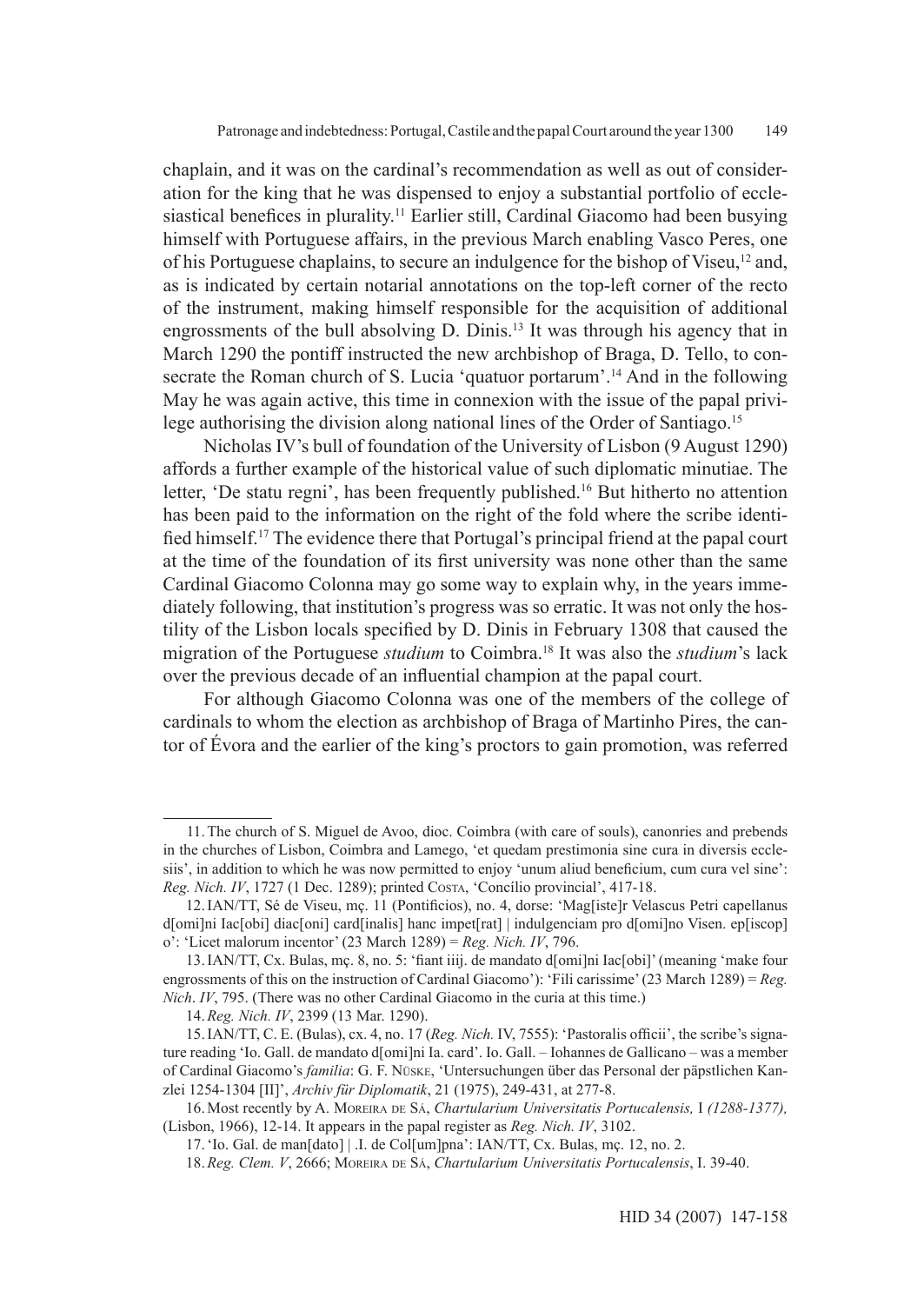for examination seven months into Boniface VIII's pontificate,19 the Colonna cardinals' subsequent quarrel with the pontiff and their deposition from the college of cardinals in 1297 fatally damaged any cause with which they were associated. Thus, while the Montpellier *studium*, also favoured by Nicholas IV, continued to prosper, the Lisbon *studium* languished.20 Evidence of the pope's unremitting vendetta against the Colonna and their associates is found throughout Europe. In Portugal, because Laurentius de Fuscis de Berta, canon and archdeacon of Braga, was the chaplain and chamberlain of Cardinal Pietro, he was deprived of his benefices and replaced by another Italian absentee, this one unqualified for appointment by both age and orders.21 For the same reason *inter alia*, in Castile a similar fate overtook Bishop Velasco of Ciudad Rodrigo.<sup>22</sup>

Exempt from this persecution, evidently because they enjoyed the favour of King Dinis, were João Martins de Soalhães and Geraldo Domingues, dean of Braga, chaplain of Cardinal Giacomo<sup>23</sup> and in October 1297 Roman proctor of João Martins.24 By then João Martins himself was bishop of Lisbon, his refusal to accept election to the see of Braga in 1292 having resulted in the appointment of Martinho Pires.<sup>25</sup> Now, at the request of King Dinis, and doubtless because the king had need of him at home, he was dispensed from making the 'ad limina' visit to the papal court.26 Equally, though, business of his own demanded his presence at Rome, notably an enquiry initiated in November 1298 into the complaint of the bishop of Coimbra, Pedro Collaço, that his church had suffered enormous loss on account of the transfer of properties to João Martins 'not as bishop but as a private person' by Pedro's predecessor Aimerico.<sup>27</sup> In March 1299 the case was being argued at the

25.Above, n. 19. According to this account, 'cum eum ex certa causa de iure non possint eligere, postularunt', but João renounced the postulation. H. V. Vilar and M. C. Branco, 'Servir, gouverner et leguer: l'évêque Geraldo Domingues (1285-1321)', *A Igreja e o Clero Português no Contexto Europeu* (Lisbon, 2005), 95-116, at 100, suggest that illegitimacy was the problem. If so, it did not stand in the way of his election to Lisbon in March 1294, a carefully orchestrated affair in which mistakes were avoided by vesting all powers of election in a single canon, Petrus Remigii: ADB, Gav. dos Privilegios, 5. When translating him (and his archive, whence this note) to Braga in 1313 Clement V abrogated 'omnem defectum seu impedimentum quodlibet': ADB, Gav. dos Arcebispos, 45.

26.'Celsitudinis tue litteris', 4 Oct. 1297: ADB, Gav. das Notícias Várias, no. 21.

27.'… non tamen sicut episcopo set tanquam private persone per ipsum et heredes ipsius in perpetuum possidenda concessit, receptis ab eo propter hoc quibusdam aliis casalibus que tunc ad ipsum

<sup>19.</sup>*Reg. Bon. VIII*, 344 (printed S. Domínguez Sánchez, *Documentos de Bonifacio VIII (1294-1303) referentes a España* [León, 2006], no. 120).

<sup>20.</sup>G. Romestan, 'Nicolas IV et la fondation de l'Université de Montpellier', in E. Menestò, *Niccolò IV: un pontificato tra Oriente ed Occidente* (Spoleto, 1991), 39-52.

<sup>21.</sup>*Reg. Bon. VIII*, 2164 (Domínguez Sánchez, no. 476).

<sup>22.</sup>*Reg. Bon. VIII*, 2031 (Domínguez Sánchez, no. 447).

<sup>23.</sup>As such, in January 1292 he was dispensed to enjoy benefices in plurality, including canonries at Braga, Lisbon, Coimbra and Lamego. One of the executors of this provision was the cantor of Évora, Martinho Pires: *Reg. Nich. IV*, 6504-5. See A. M. S. A. Rodrigues *et al*., *Os capitulares Bracarenses (1245-1374): notícias biográficas* (Lisbon, 2005), 59.

<sup>24.</sup>'In nostra proposuisti', 10 Oct. 1297, granting permission to borrow up to 400 marks of silver: ADB, Gav. das Notícias Várias, no. 22. A loan for that sum from the members of the Ammanati Company was raised later that month: ADB, Gav. das Notícias Várias, no. 23.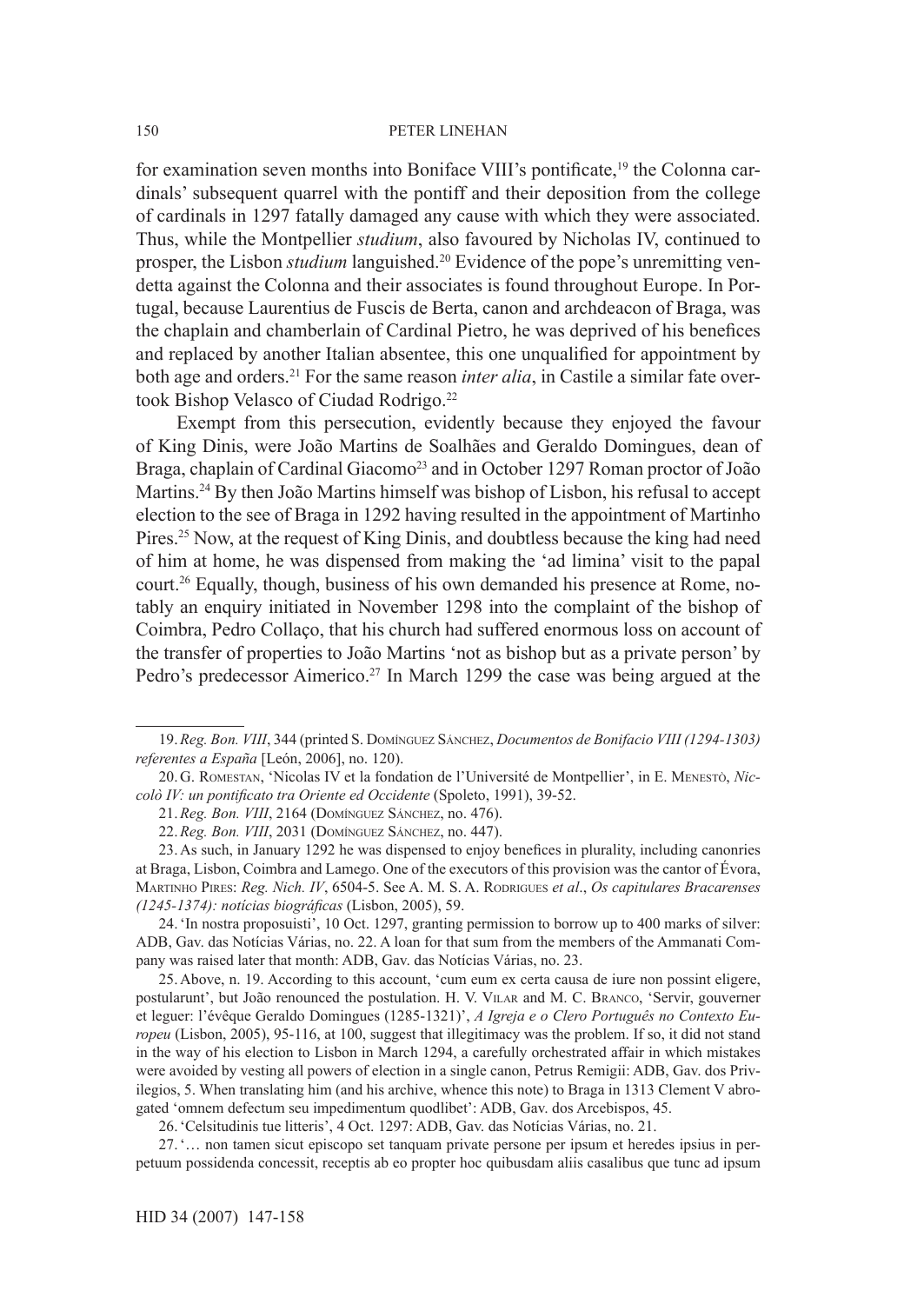Lateran before the acting 'auditor litterarum contradictarum', Huguccio de Vercellis, canon of Bruges.28 And at Anagni on 6 September 1301 both João Martins and Geraldo Domingues (since the previous year bishop of Porto)<sup>29</sup> were there in person because it was in the papal presence that on that day each of them sought leave to borrow three thousand gold florins on the security of themselves and their sees.<sup>30</sup>

Loans such as these, earmarked for provision of 'necessities' and advancement of their churches' affairs, were of course routinely raised by prelates at the curia. What is interesting about these two though is that it was on that same day, 6 September 1301, that the long-desired, and hugely expensive, papal bull legitimising Fernando IV of Castile and his siblings was at last secured by the agents of Fernando's mother, María de Molina.<sup>31</sup>

In the triumphal account of that achievement, one that had been worked for by fair means and foul for a decade or more, the Castilian chronicle of Fernando's reign made much of María de Molina's success in scrimping and saving the ten thousand silver marks demanded by the pope. And it was common knowledge how much the success of the negotiation owed to the exertions of the papal referendary, the Castilian Petrus Hispanus.<sup>32</sup>

Although the nature of the relationship between the three thousand Portuguese gold florins and the ten thousand Castilian silver marks is uncertain,33 certain remarks contained in three letters home from the king of Aragon's men at Rome sheds some light on the question. The first, from Godofrè de Foix and dated 25 August, told of the arrival three days earlier of the bishops of Coimbra and Porto and of two of Fernando IV's knights (Fernando being described, in accordance with Aragonese ideology, as the son not of *King* Sancho but of the '*late lord* Sancho of Castile'). They had come for three reasons: two dispensations and a legitimization. Their principal interest was in Fernando IV's union with Dinis's daughter, Constança (Jaume II of Aragón's niece) and that of Dinis's son Afonso (the future Afonso IV) with Fernando's sister Beatriz. The legitimization issue came last.34 The

Iohannem episcopum sue dumtaxat ratione persone et non ratione Ulixbonen. ecclesie pertinebant': ADB, Gav. dos Coutos, no. 88.

<sup>28.</sup>Ibid.

<sup>29.</sup>Vilar & Branco, 'Servir, gouverner', 103

<sup>30.</sup>*Reg. Bon. VIII*, 4121 (Domínguez Sánchez, no. 816-17).

<sup>31.</sup>*Reg. Bon. VIII*, 4403 (Domínguez Sánchez, no. 818).

<sup>32.</sup>A. Marcos Pous, 'Los dos matrimonios de Sancho IV de Castilla', *Escuela Española de Arqueología e Historia en Roma: Cuadernos de Trabajo*, 8 (1956), 7-108; *Crónica de Fernando IV*, c. 8 (p. 119a); P. Linehan, *History and the Historians of Medieval Spain* (Oxford, 1993), 540.

<sup>33.</sup> F. Baethgen, 'Quellen und Untersuchungen zur Geschichte des päpstlichen Hof- und Finanzverwaltung unter Bonifaz VIII', *Quellen und Forschungen aus Italienischen Archiven und Bibliotheken*, 20 (1928-9), 114-237, at 234 (Oct. 1301, 3 *marche*=5 *floreni auri*). Cf. W. E. Lunt, *Financial Relations of the Papacy with England to 1327* (Cambridge, Mass., 1939), 467, quoting an exchange rate of five florins to the mark.

<sup>34.</sup>'Episcopi Colimberiensis [sic] et Portugalensis nuncii regis Portugalie et duo milites Ferrandi filii quondam domini Sancii de Castella intraverunt Anagniam die martis ante festum beati Bartholomei et fuerunt obtime excepti [*leg*. recepti] et aiunt eis commissa tria. Primo est concessa dispensacio, quod dictus Ferrandus possit contrahere matrimonium cum filia (regis) Portugalensis (?) nepte vestra,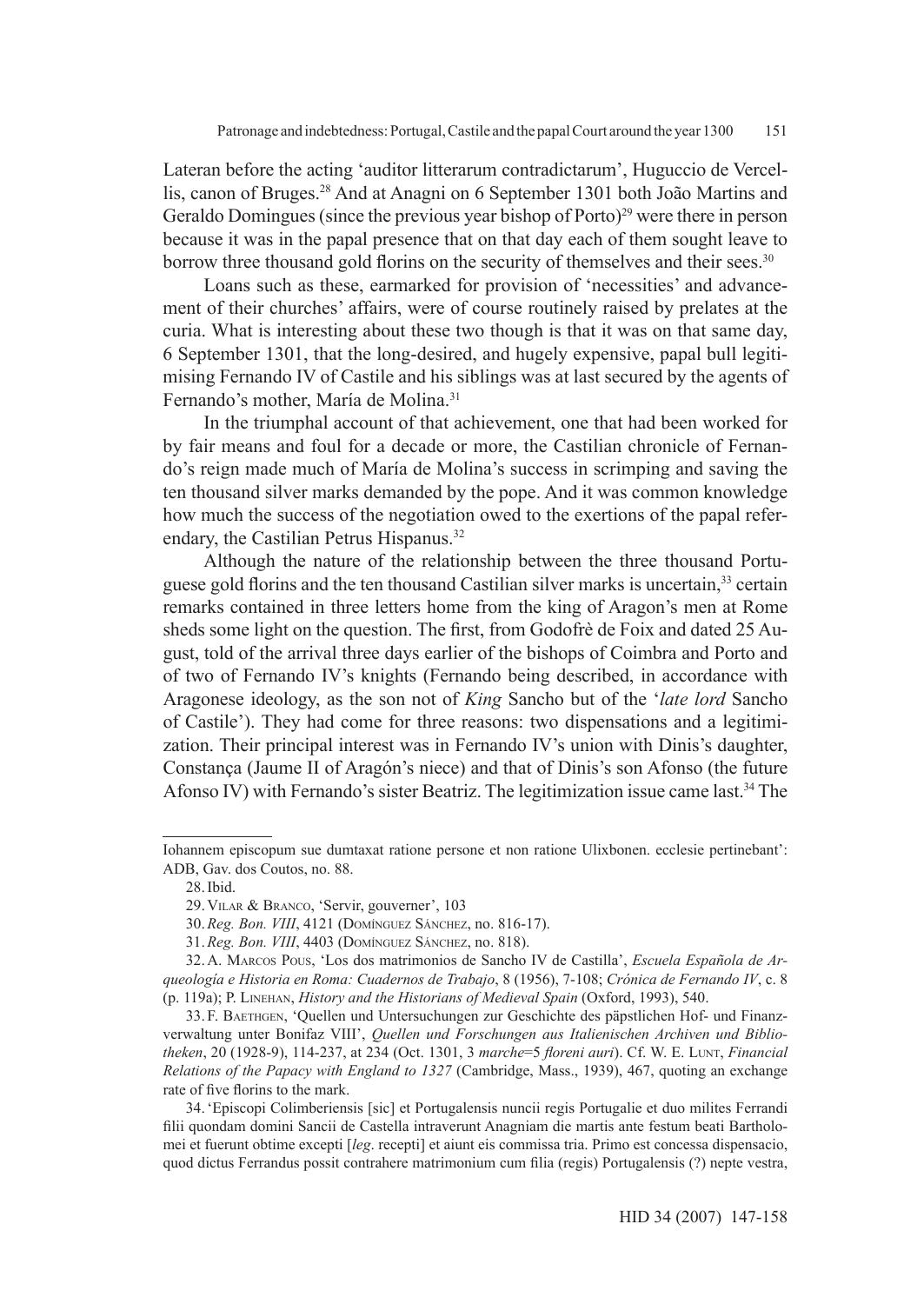author of the other, Guerau d'Albalat, writing on 14 September, reported that he had been in conversation with 'the bishop' (subsequently identified as the bishop of Lisbon), who stated that the referendary (Petrus Hispanus) led them to believe that the matter was a foregone conclusion. But the pope was causing complications. For while he was prepared to make free with dispensations, on the legitimization question his one object was to screw as much as he could out of 'them',<sup>35</sup> 'they' appearing to be the Castilian and Portuguese contingents collectively. Such was the pope's way with everyone he wanted money from.<sup>36</sup>

But by any account there was dissension, the Aragonese agent continued, because the pope wanted more gold than they had brought, and they were unwilling to make up for the shortfall in silver.<sup>37</sup> What the Aragonese perhaps did not know was that some of that gold had been used to fund not Fernando's legitimization but rather the dispensation for him to marry the king of Portugal's daughter; in other words, not for acquiescence in the consequences of the king of Castile's parents' incest but for permission for him to commit incest of his own.<sup>38</sup> So in fact, and doubtless on account of the efforts of French diplomacy to raise the stakes beyond breaking point, Boniface's policy of milking petitioners extended to petitioners for dispensations, with the result that at a critical moment of the history of Castile its ruler was reduced to turning to a couple of Portuguese bishops in order to fulfil obligations entered into (at the treaty of Alcañices four years earlier), to honour his side of a dynastic deal, and so beget a 'fijo de bendicion' and lawful heir.<sup>39</sup>

37.'Nunc autem est dissensio inter eos, quia papa petit aurum et plus quam aportaverint, ipsi nolunt dare marchas argenti ad valorem auri': ibid., xxviii.

secundo quod filius regis Portugalie possit contrahere cum filia predicti domini Sancii, tercio quod dominus papa legitimabit et habilitabit predictum Ferrandum et fratres suos ad successionem omnem, que eis poterit (?) obvenire': H. Finke, *Aus den Tagen Bonifaz VIII*. (Münster-in-W., 1902), xxiii. Godofrè was evidently misinformed about the identity of the first Portuguese prelate. Cf. the report of another Aragonese agent, Guerau d'Albalat, and his knowledge of the bishop of Lisbon: '…quod octava die assumptionis beate Marie [22 August] [veneru]nt Anagniam episcopus Lixbonensis et episcopus Portugalensis cum quibusdam militibus Castellanis et quodam fratre Uclesii, qui consuevit esse in Lorcha, et fuerunt per papam et referendarium mirabiliter bene recepti et illa die cum referendario comederunt. Pecierunt autem a papa, ut dispensaret, quod inter filios domini Sancii et regis Portugalie possint contrahi matrimonia. Item et quod legitimaret filios dicti Sancii et eos redderet habiles ad regni successionem et quod per suam dispensationem et declaracionem: hiis intellectis secrete *ab episcopo Lixbonensi, cuius notitiam magnam et familiaritatem habui, cum vos, serenissime domine, ad regem Portugalie me misistis*' [my emphasis]: idem, *Acta Aragonensia*, I (Berlin, 1908), 102-3. For Albalat's presence in Portugal in 1294, referred to here: ibid, 106.

<sup>35.</sup>In letters dated ten days after issue of the bull of legitimization, the pope was at pains to emphasise the enormity of what he had granted: an act of grace that abolished the infamy of the king's parents and cleansed the blackened reputation of the royal house, for which there was no precedent ('auctoritas') in his predecessors' acts, he insisted: *Reg. Bon. VIII*, 4404 (Dóminguez Sánchez, no. 819).

<sup>36.&#</sup>x27;…quod refferendarius fecerat eos venire, quasi super re certa. Set modo papa intricabat negocia. Nam super matrimoniis contrahendis inter predictos volebat dispensare libenter. Set super legitimacione non ita cito. (…) Papa tamen non propter aliud ab initio exageravit negocium, nisi ut maiorem peccuniam posset extorquere ab eis. Talem enim modum servat in omnibus, a quibus peccuniam sperat habere. (…)': Finke, *Aus den Tagen.*, xxvii-xxviii.

<sup>38.</sup>Constança was the great grand-daughter of Alfonso X, Fernando the grandson.

<sup>39.</sup>Cf. Linehan, *History and the Historians*, 539-40. For Castile's fractured economy and society at this time, see *Crón. Fernando IV*, c. 3 (p. 110a), and the report of the Aragonese agent Bernat de Sarría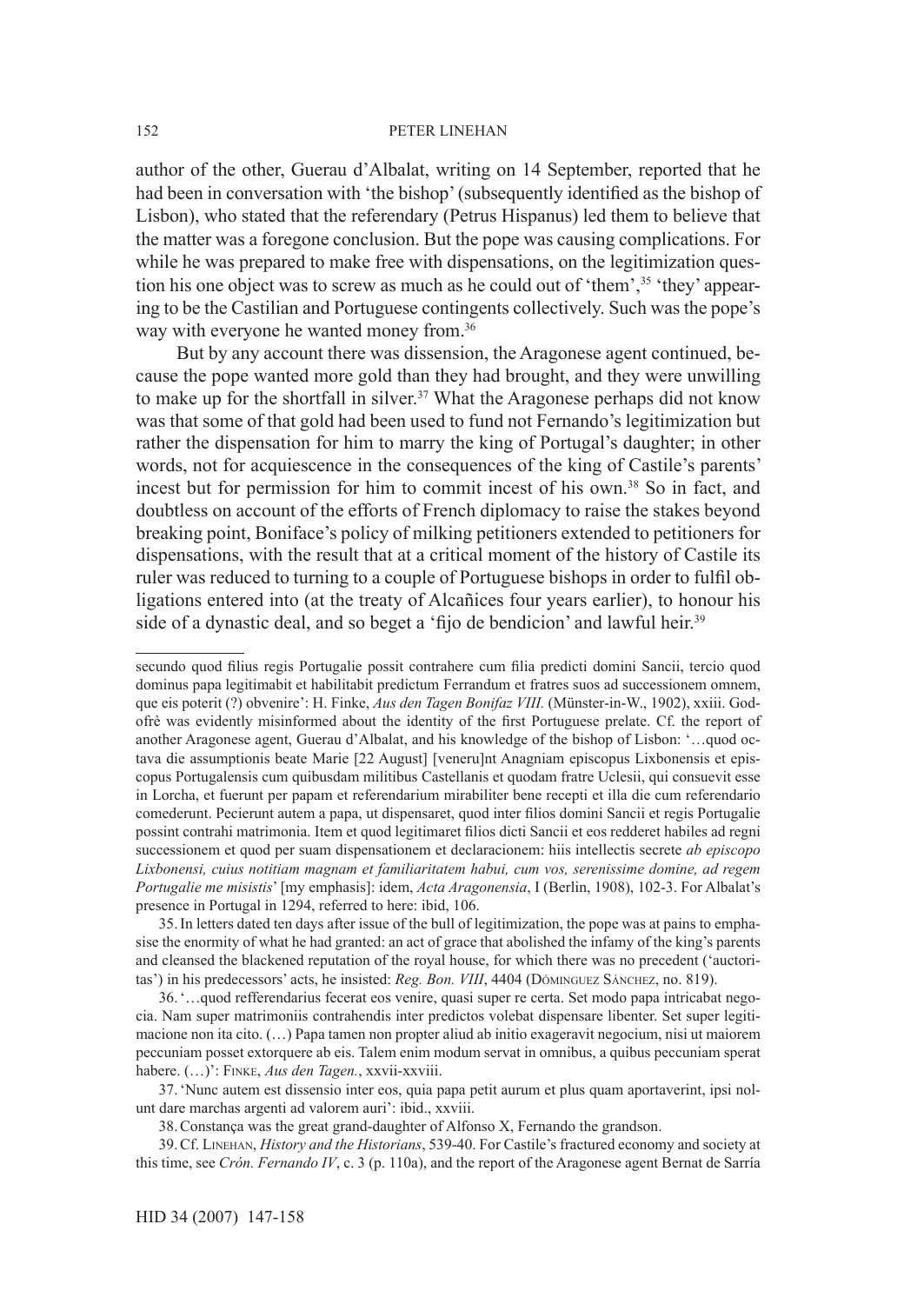As Fernando IV freely acknowledged almost four years later, three thousand of the six thousand florins they had borrowed between them had gone towards the cost of that dispensation: 'Sepades que don Johan, obispo de Lixbona, et don Giraldo, obispo del Porto, me prestaron en corte de Roma, pora la mi despensaçion, tres mill florines d'oro,' and that he had undertaken to repay them over three years from the rents of the city of Seville: 'Et yo tove por bien de gelos poner en las rentas de y, de Seuilla, quelos ayan d'aqui a tres años, cada año mill florines' -- though he might as well have done so from the revenues of the Castilian Church, which, after rebuking him and his predecessors for having helped themselves to for more than sixty years, the pope had licensed him to continue to do for a further three.<sup>40</sup>

In September 1301 it had been altogether to the advantage of D. Dinis to have Fernando IV's successional qualifications attended to, for he was just four months away from marrying his daughter to him.<sup>41</sup> In the spring of 1304 he allowed himself to be persuaded by his wife, Isabel of Aragón, to subsidize his son-in-law to the tune of a million *maravedíes*. <sup>42</sup> Moreover, he was also seeking to advance the prospects of his bastard son Afonso Sanches, and to secure for him a dispensation to marry a lady to whom he was related in the very same degree as Fernando IV's parents had been. In October 1302 the pontiff referred the matter to the dependable judgment of Bishops Fernando Martins of Évora and ... João Martins of Lisbon.<sup>43</sup>

As to the reasons for the bishops' anxiety about repayment almost four years later, the death of Boniface VIII in October 1303 and the earliest stages of the process reversing the anti-Colonna measures of 1297 provide the beginnings of an answer. During the vacancy following Benedict XI's brief pontificate, the publication, in Paris in early September 1304, of Guillaume de Nogaret's *protestationes*, with their description of Boniface as 'not true pope' but as a 'thief and robber', heretic, idolater, sodomite etc. was followed by rumours of the rehabilitation of the Colonna. Again, news of this was promptly conveyed home by the Aragonese royal agents at Rome.<sup>44</sup> And in April 1305, with the papal vacancy continuing, so did the church of Toledo's man at Perugia in a letter full of gossip, rumour and fact, a vivid letter concerning the 'bad state' of the city of Rome and the armed bands of Colonna and Orsini fighting to control it – though for our purposes what is of particular interest is the strength of support it reported for the view that 'everything that Boniface did has to be revoked and annulled, being the work of one who was not pope': precisely as Boniface himself had revoked and annulled everything that his predecessor Celestine V had done, regarding the

on 20 June 1301, 'la terra de Castela es en fort anol estament e y a gran carestia': A. Giménez Soler, *Don Juan Manuel. Biografía y estudio crítico* (Zaragoza, 1932), 251.

<sup>40.</sup>Appendix II, lin. 25-27; *Reg. Bon. VIII*, 4407 (Domínguez Sánchez, no. 820).

<sup>41.</sup>C. González Mínguez, *Fernando IV de Castilla (1295-1312). La guerra civil y el predominio de la nobleza* (Vitoria, 1976), 128.

<sup>42.</sup>Ibid., 153. Cf. Finke, *Aus den Tagen*, xxviii: 'Preterea, inclite domine, dixit michi episcopus Lixbonensis, quod se reputat clericum vestrum' (G. de Albalat to Jaume II of Aragón).

<sup>43.</sup>*Reg.Bon.VIII*, 4937 (Domínguez Sánchez, no. 936); Vilar, *As dimensões*, 69-74.

<sup>44.</sup>J. Coste, *Boniface VIII en procès. Articles d'accusation et dépositions des témoins (1303-1311)* (Rome, 1995), 218-19, 241-4; Finke, *Acta Aragonensia*, I. 185.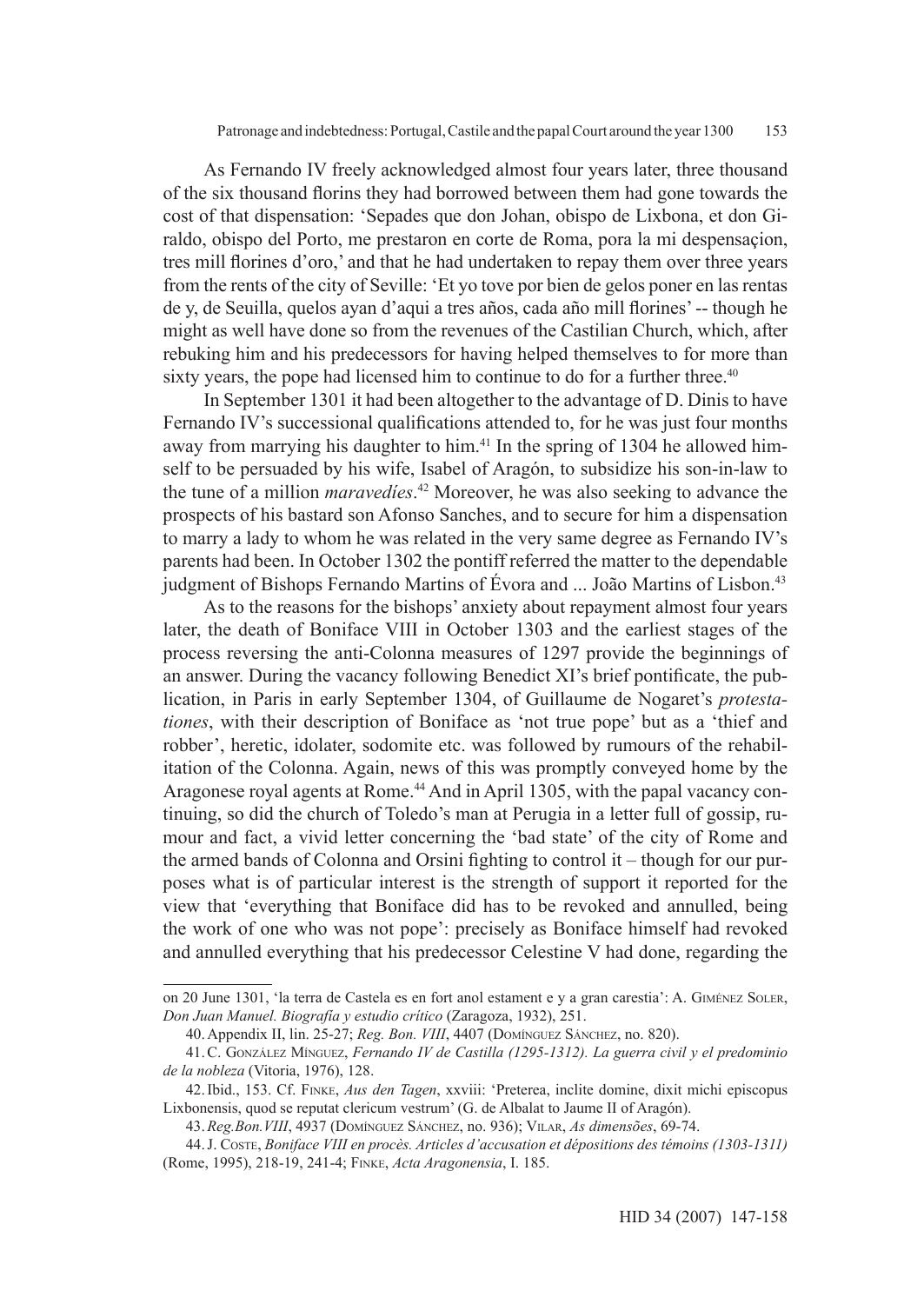Order of Santiago for example.45 For, even worse than Boniface's Celestine, it was now being said that Boniface himself had not only not been pope; he had not even been Christian; he had been the enemy of Christ, a Patarene and 'omne sin ley':46 charges plainly based on Nogaret's accusations. To the archbishop of Toledo as he read this its implication would have been alarmingly clear.

In brief, if all the late pope's acts were annulled, the royal dispensation of 1301 would be worthless, and the king of Castile would revert to being a bastard without right of succession. If Boniface had not been pope, the king of Castile's dispensation was no dispensation, and if his dispensation was no dispensation, many consequences followed, of which the likelihood that the king would feel no pressing anxiety to repay those who had helped him acquire a now worthless document was arguably the least important – except of course for the bishops of Lisbon and Porto. Such no doubt was the conclusion that occurred to Fernando IV's Portuguese creditors, one of whom, Geraldo Domingues of Porto, was in Castile between January and April 1305 representing D. Dinis at the ratification of the Arbitration of Torrellas which marked the end of ten-years of warfare between Castile and Aragón: the conclusion of a diplomatic process based on the assumption that Fernando's title was good.<sup>47</sup> Now, as the parties assembled at the Cistercian monastery of Huerta on the Castilian-Aragonese border, that assumption was thrown into doubt.

The death in mid-April of Fernando's Jewish *almoxarife*, Samuel de Vilforado, the only man even remotely capable of reducing the royal finances to order,<sup>48</sup> constituted a further reverse for the king's creditors. But Fernando had pledged his Seville revenues as security, so after their appointment at Lisbon on 2 June thither the bishops' agents betook themselves.49 They had already secured from the king letters patent and a mandate addressed to the *recabdadores* of his rents at Seville, ordering repayment of the debt over a period of three years, with the former specifying impressive sanctions in the event of non-compliance.<sup>50</sup> Just how empty those threats were was now revealed when the debt-collectors reached Seville and presented their documentation to Samuel Abenxuxem, the king's *almoxarife*, at his house in the *judería* there. Frustratingly, at this point of the narrative the document

154

<sup>45.</sup>A. Bartolomei Romagnoli, 'Le bolle di Celestino V cassate da Bonifacio VIII', *Archivum Historiae Pontificiae*, 37 (1999), 61-83. For the effect of the revocation on the peninsular status of the Order of Santiago, see D. W. Lomax, 'El rey Don Diniz de Portugal y la Orden de Santiago', *Hidalguía*, 30 (1982), 477-87, at 481-3; P. A. Linehan and P. N. R. Zutshi, '*Fiat A*. The earliest known roll of petitions signed by the pope (1307)', *English Historical Review*, 122 (2007), 998-1015, at 1004-5.

<sup>46.</sup>M. Gaibrois de Ballesteros, 'Roma despues de la muerte de Bonifacio VIII', *Boletín de la Real Academia de la Historia*, 84 (1924), 351-6, at 353.

<sup>47.</sup>González Mínguez, *Fernando* IV, 177, 196-7.

<sup>48.</sup>Ibid., 140, 204.

<sup>49.</sup>Appendix I.

<sup>50.</sup>Atienza, 8, 10 March 1305: 'Et non fagan ende al por ninguna manera, si non, a los cuerpos τ a quanto ouiesen, me tornaria por ello' (Appendix II, lin. 17). Payment was stipulated in the period between 1 December and '[el] dia de la çinquesma' (Quinquagesima, which in the year 1304-5 had fallen on 28 February). On 2 June the term had been stated to be Pentecost, i.e. four days later: Appendix I.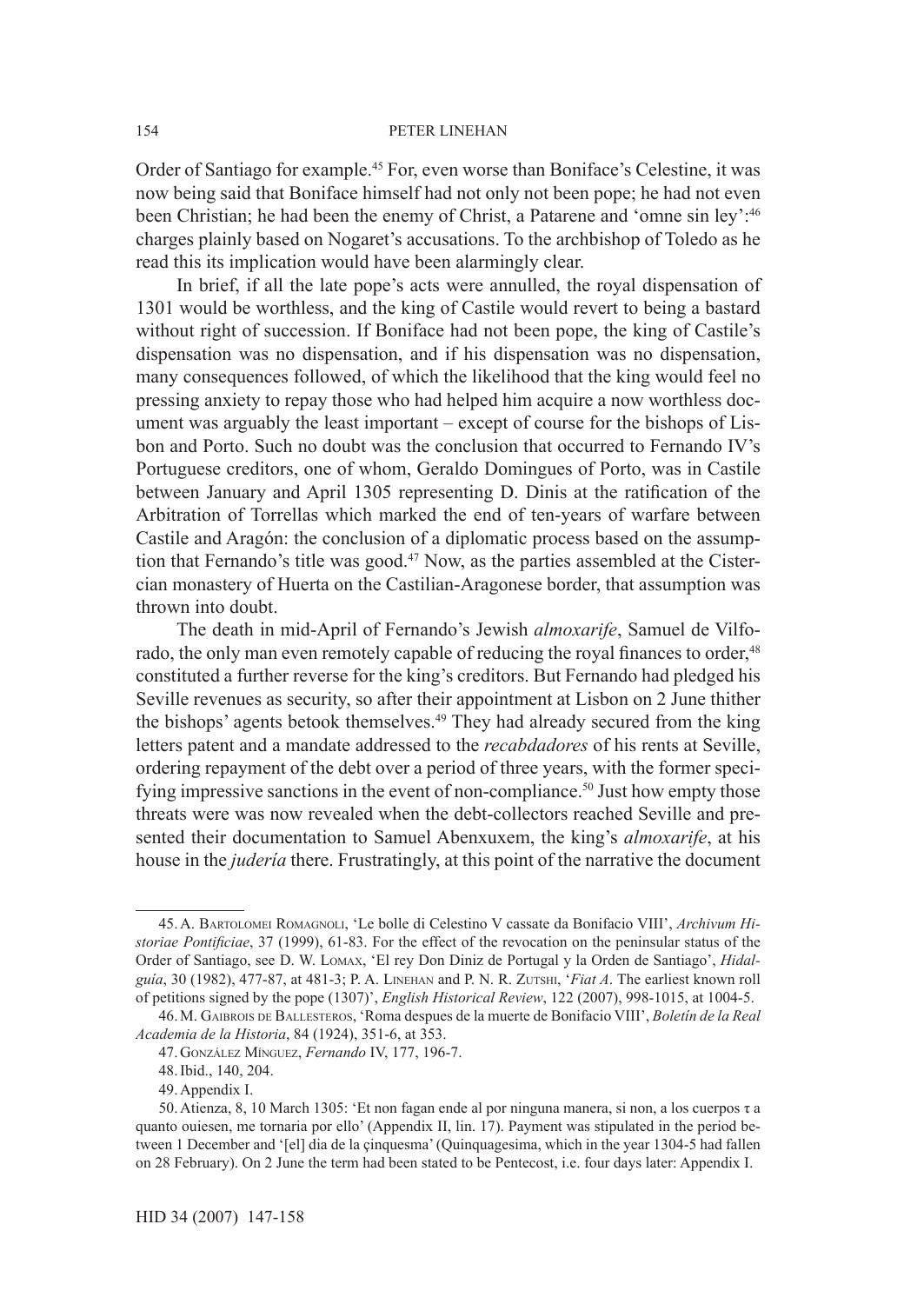published below is badly damaged. But enough of it is legible to demonstrate the precarious state of the royal finances.

The *almoxarife* declined to make payments from the income of 'la Frontera' because the king had committed it to 'Johan Nunez -- Juan Núñez de Lara – *adelantado de la frontera*, one of Fernando's principal tormentors and a long-term adherent of the La Cerda claimant to the Castilian throne.<sup>51</sup> Neither the king nor Juan Núñez had authorised him to make disbursements. And even if he had he could not have done so since, what with hoarding of wheat by the municipalities, the Military Orders, the *terceros* and the grain-warehouses, the supplying of Alfonso Pérez de Guzmán's requirements at Tarifa, the problems of defence throughout the region, and what was owed to those who had to have money 'en la nomina del Rey' there was a deficit in the accounts of some 800,000 *maravedies* and nothing to be had.<sup>52</sup>

So far had royal authority slipped by 1292 that Sancho IV had found himself obliged to countersign his own mandates.<sup>53</sup> By July 1305 it had slipped further: Fernando IV had his cheques refused. Civil order had not been restored by the ending of civil war. The king of Castile was outside his own fiscal loop while the independence enjoyed by his Jewish *almoxarife* at Seville demonstrated his own impotence and the futility of the legislation decreed at the recent cortes of Medina del Campo, not least the prohibition of the likes of D. Samuel from holding public office.<sup>54</sup> While the careers of his two Portuguese creditors lay before them, with primacy in the one case and butchery in the other,<sup>55</sup> for Castile and its ruler in the summer of 1305 the only immediate prospect was bankruptcy.

<sup>51.</sup>González Mínguez, *Fernando IV*, *passim*; S. R. Doubleday, *The Lara Family. Crown and nobility in medieval Spain* (Cambridge, Mass., 2001), 92-5.

<sup>52.</sup>Cf. the 'Nómina de la Frontera' for 1290, printed F. J. Hernández, *Las rentas del rey. Sociedad y fisco en los reinos castellano-leonesas del siglo XIII* (Madrid, 1993), I.391-418.

<sup>53.</sup> F. J. Hernández & P. Linehan, *The Mozarabic Cardinal. The life and times of Gonzalo Pérez Gudiel* (Florence, 2004), 352.

<sup>54.</sup>*Cortes de los antiguos reinos de León y de Castilla*, ed. Real Academia de la Historia, I (Madrid 1861), 172-9 (§9: 'Otrosi a lo que nos pidieron que los judios non fuesen cogedores nin sobre cogedores nin arrendadores, tenemos por bien que lo non sean').

<sup>55.</sup>Geraldo Domingues was translated to the see of Palencia in 1307 (borrowing a further 6,000 florins at Avignon to assist the process). There he was able to attend on D. Constança, one of those whose marriages he had helped facilitate in 1301. As bishop of Évora, he was done to death in 1321 by another beneficiary of Pope Boniface's acquiescent attitide in such matters, the bastard pretender to the Portuguese throne Afonso Sanches (above, p. 217): IAN/TT, C. E. (Bulas), cx. 4, no. 39; Vilar and Branco, 'Servir, gouverner', 95ff.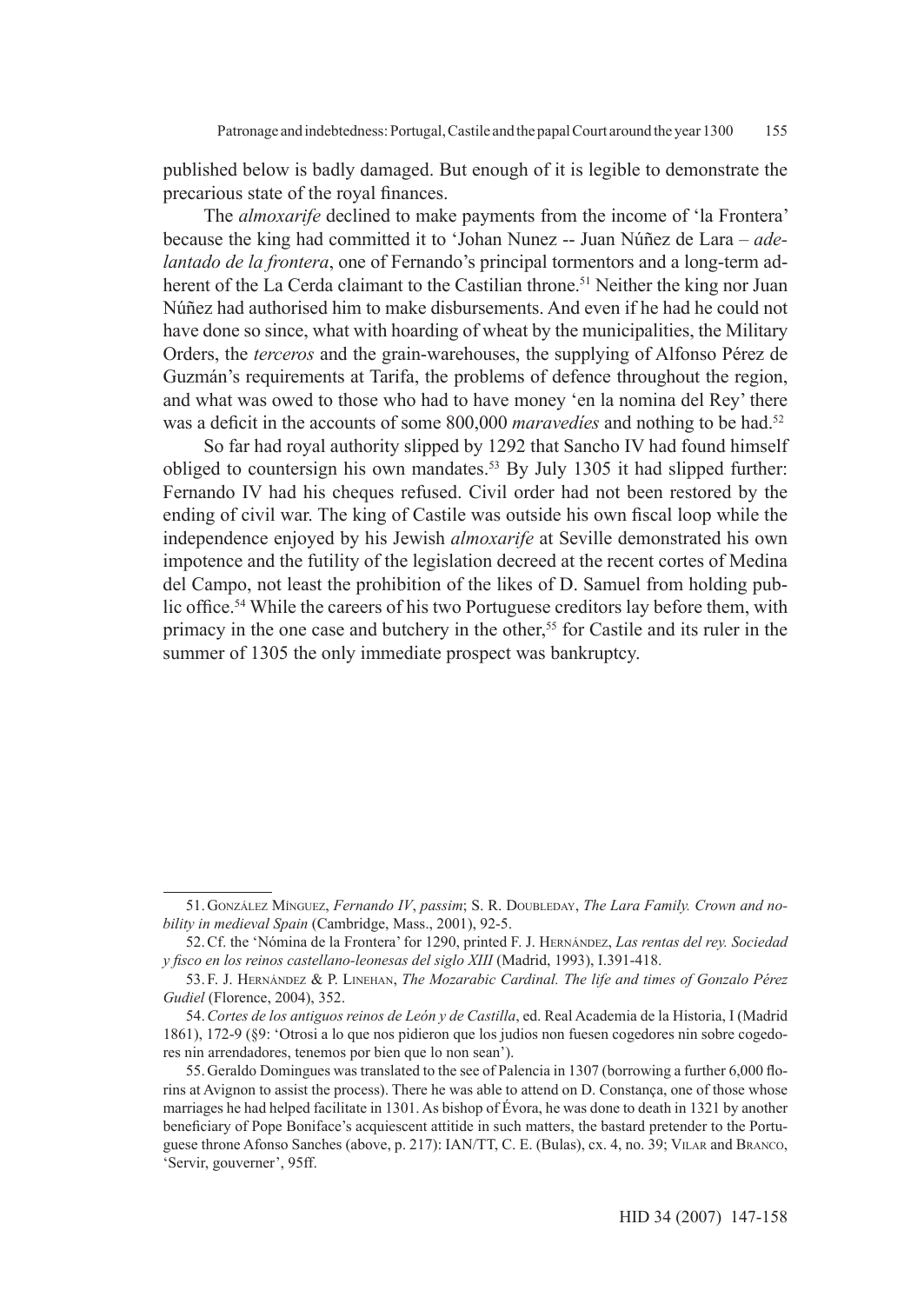# **Appendix**

**I**

1305, 2, June. Lisbon

A. Braga, Arquivo Distrital, Colecção Cronológica, pasta 5, no. 220. Parchment. To left, attachment for missing seal; to right, double ogival seal depicting the Virgin and Child, inscription illegible.

Sepam quantos esta presente procuraçom virem que Nos, Johanne et Giraldo, pela merçee de deus bispos de Lixbona et do Porto, fazemos et ordinhamos et stabeleçemos nossos procuradores liidimos et abastosos don Affonso Perez de Gozmam e don Roy Perez d'Alcala, cada huum deles per si, pera reçeber mill floriis d'ouro por nos et en nosso nome de qual quer ou de quaes quer que aiam de recadar et reçeber rendas et dereytos por el Rey don Fernando en Seuilla, os quaes mil floriis lhys manda o dito Rey don Fernando per sa carta que den a nos ou a quem nos mandarmos, por este Penticoste, dos tres mil floriis que lhy nos enprestamos na Corte de Roma pera sa despensaçom. E damos lhys poder a anbhos et a cada huum delos per si pera dar carta ou cartas, estormento ou estormentos de quitaçom ou de quitaçoens daqueles floriis que reçeberem, et aa qual ou aa quales de quantos reçeberem. En testemoynho da qual coussa mandamus ende fazer esta procuraçom et seelar dos nossos seelos. Feyta foy a procuraçom en Lixbona, dous dias andados do mes de juynho, Era de mill et trezentos et Quareenta et tres annos.

# **II**

1305 July, 1. Seville

A. Braga, Arquivo Distrital, Colecção Cronológica, pasta 5, no. 223.- Parchment instrument of 44 lines; damage to lin. 7-15 and 39-44. Word(s) supplied from sense are shown within square brackets; --------- indicates lost text.

Jueves primero dia del mes de julio era de mill τ trezientos τ quarenta τ tres años. Yo Pero Ferrandez escriuano publico de Seuilla, con los otros escriuanos que aquil, pusieron sus nombres en testimonio, fuemos a la juderia, a casa de don Samuel Abenxuxem, almoxarife de Seuilla, con Domingos Peres clerigo del obispo de Lixbona|<sup>3</sup> por mandado de Ruy Peres de Alcala, alcalle mayor por el Rey en Seuilla, en que enbio mandar por vna su aluala que fuesemos con este Domingos Peres|<sup>4</sup> a dar le testimonio de dos cartas que el auie a amostrar al dicho almoxarife por mandado del obispo de Lixbona, et del obispo del Puerto de|5 Portogal. Et estando presente el dicho Domingos Peres ante este almoxarife, leymos le estas dos cartas, que dize la vna en esta manera:

"Sabham quantos|<sub>6</sub> esta stromento uirem τ leer ouirem que ena era ·M<sup>a</sup>. trezientos τ quarenta τ tres annos, conuem asaber, dez dias do mes de juno ena çidade de Lixboa|<sub>7</sub> en preseça de min, Loureço Eanes, poblico tabalion da dita çidade, e dos otros que a deante son escriptos, os onrados padres τ sennores don J[ohan] τ Giraldo|<sub>8</sub> por la graca de deus bispos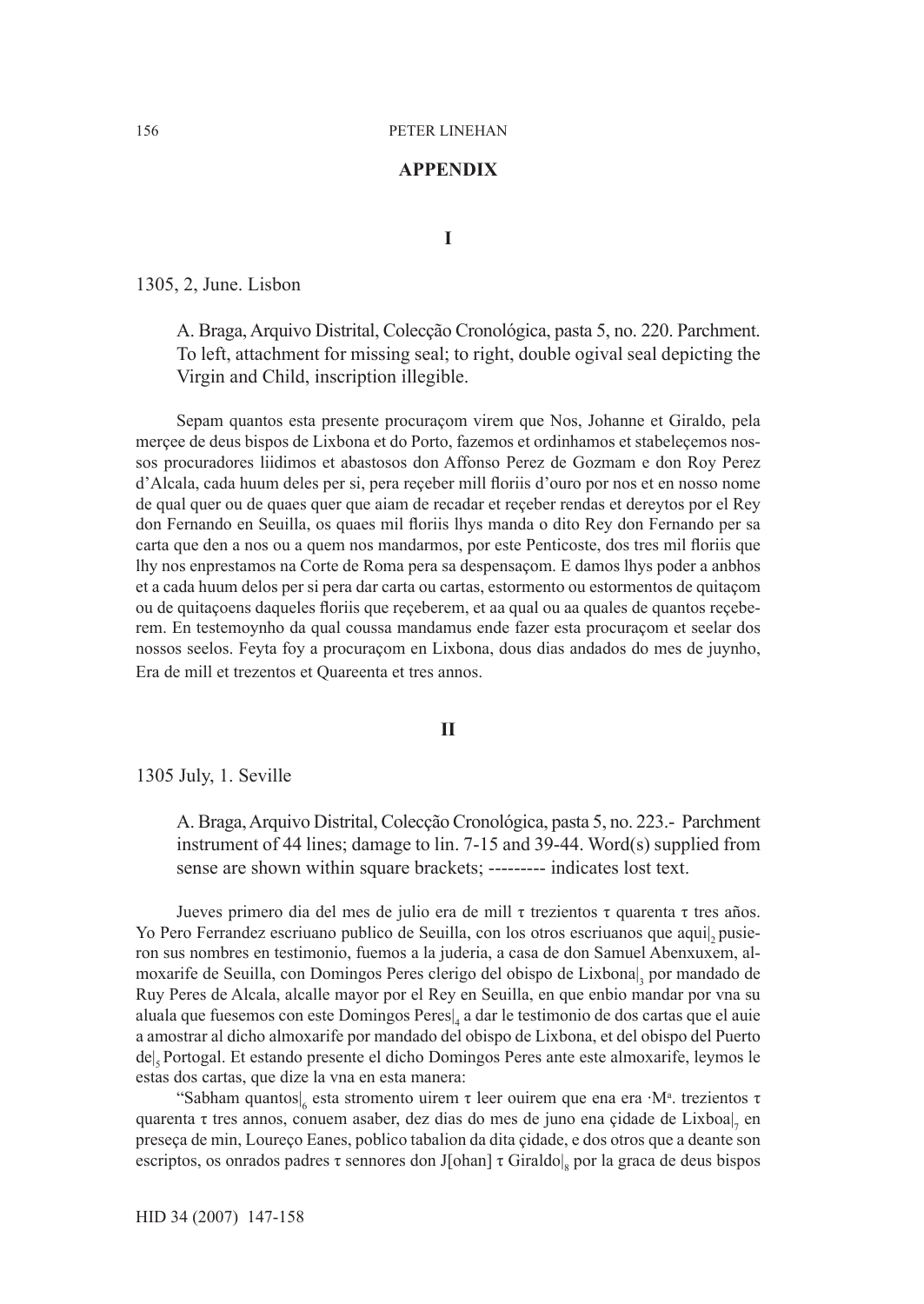de Lixboa τ do Porto, mostraron τ fazer leer τ publicar vna carta aberta τ seelada do verdadey ---- ente do|<sub>9</sub> muyto alto τ muy noble sennor don Ferrando, por la graçia de dios Rey de Castela, dante os onrados τ sages Fernam Verm ---------- Johan Ferrens|<sub>0</sub> aluazil da dita çidade de Lixbona, da qual carta o teor de ueruo a ueruo tal he:

'Sepan quantos esta carta uieren commo yo [don Ferrando, por] la gracia de|<sub>11</sub> dios Rey de Castiella, de Toledo, de Leon, de Gallizia, de Seuilla, de Cordoua, de Murçia, de Jahen, del Alg[arbe, τ señor] de Molina otorgo|<sub>12</sub> e connosco que, por los tres mill florines d'oro que uos don Johan, obispo de Lixbona, et don Guiraldo, obispo do Porto, ------------la corte de Roma|, pora la mi despensaçion que yo que uolo mande d[ar] --------------- cadanno mill florines, et sennaladament --------- Seuilla. Et mando $\vert_{14}$  a qual<sup>56</sup> quier o a quales quier que ouieren de re[cabdar por mi las rentas de la] villa de Seuilla, quier en renta o en [fialdat o en] otra manera qual quier, que $|_{15}$ uos den a uos, los dichos don Johan  $\tau$  don G[uiraldo]  $---$ -dezir por uuestra carta con el traslado desta [traslada]do de escriuano publico,  $\frac{1}{16}$  los mill florines deste primero año, daqui al dia de çinquesma, esta primera que uiene. Et los otros, otrossi, cada año por las cinquesmas, segund dicho es. Et non $\vert_{12}$  fagan ende al por ninguna manera, si non, a los cuerpos τ a quanto ouiesen, me tornaria por ello. Et tomen el traslado desta mi carta signado de escriuano publico et|<sub>18</sub> la suya de pagamiento. Et yo mandar gelos he reçebir en cuenta. Et por que esta sea firme τ estable mande uos dar esta mi carta seellada con mio siello de|<sub>19</sub> çera colgado. Dada en Atiença, ocho dias de março, era de mill e trezientos τ quarenta τ tres años. Yo Johan Sanchez la fiz escriuir por mandado del Rey.'

La qual $|_{20}$  carta perleuda τ publicada, os ditos obispos pediron a os ditos alcaydes [*sic*] τ aluazil que dese a mim, sobredito taballiom, sua outoridade ordinhayra de tornar a dita carta<sup>57</sup> en|<sub>21</sub> publica forma τ lhys dar en huum poblico estromento, escripto con mia maao τ asinado de meu sinal.

Et eu sobridito taballiom, d'outoridade dos ditos alcayde τ aluazil, adita|<sub>22</sub> carta en publica forma torney τ ena este estrumento τ mia maao proprua [*sic*] screuy con mia maao<sup>58</sup> enel pugi en testimonio de uerdade que tal he. Testes: Petro Meendes, Steuam Phy-|<sub>23</sub>lippe, Alfonso Eanes, mercadores de Lixbona, Alfonso Paaez maestrescola de Lixbona τ otros muytos.

Et la otra carta dezia en esta manera:

'Don Ferrando, por la carta [*sic*] de dios|24 Rey de Castiella, de Toledo, de Leon, de Gallizia, de Seuilla, de Cordoua, de Murçia, de Jahen, del Algarbe, et señor de Molina, a qual quier o aquales quier que ayan $\vert_{25}$  de recabdar las rentas de Seuilla en renta o en fialdat o en otra manera qual quier,<sup>59</sup> salut τ gracia. Sepades que don Johan, obispo de Lixbona, et don Giraldo, obispo|26 del Porto, me prestaron en corte de Roma, pora la mi despensaçion, tres mill florines d'oro. Et yo tove por bien de gelos poner en las rentas de y de Seuilla $\vert_{27}$ quelos ayan d'aqui a tres años, cada año mill florines. Et desto les di mi carta seellada con mio seello de çera colgado, en commo los ayan cadaño desdel primerol<sub>28</sub> dia del año fasta el dia de çinquesma. Por que uos mando que, delos maravedis que uos por mi recabdades delas rentas de Seuilla que dedes ende a los dichos|29 obispos, o a quien ellos uos enbiaren dezir por sus cartas, los mill florines d'oro que an de auer deste año $60$  començo primero

<sup>56.</sup>MS: aqual.

<sup>57.</sup>'carta' repeated, marked for deletion

<sup>58.</sup> dittography

<sup>59.</sup> que deleted

<sup>60.</sup> add. que